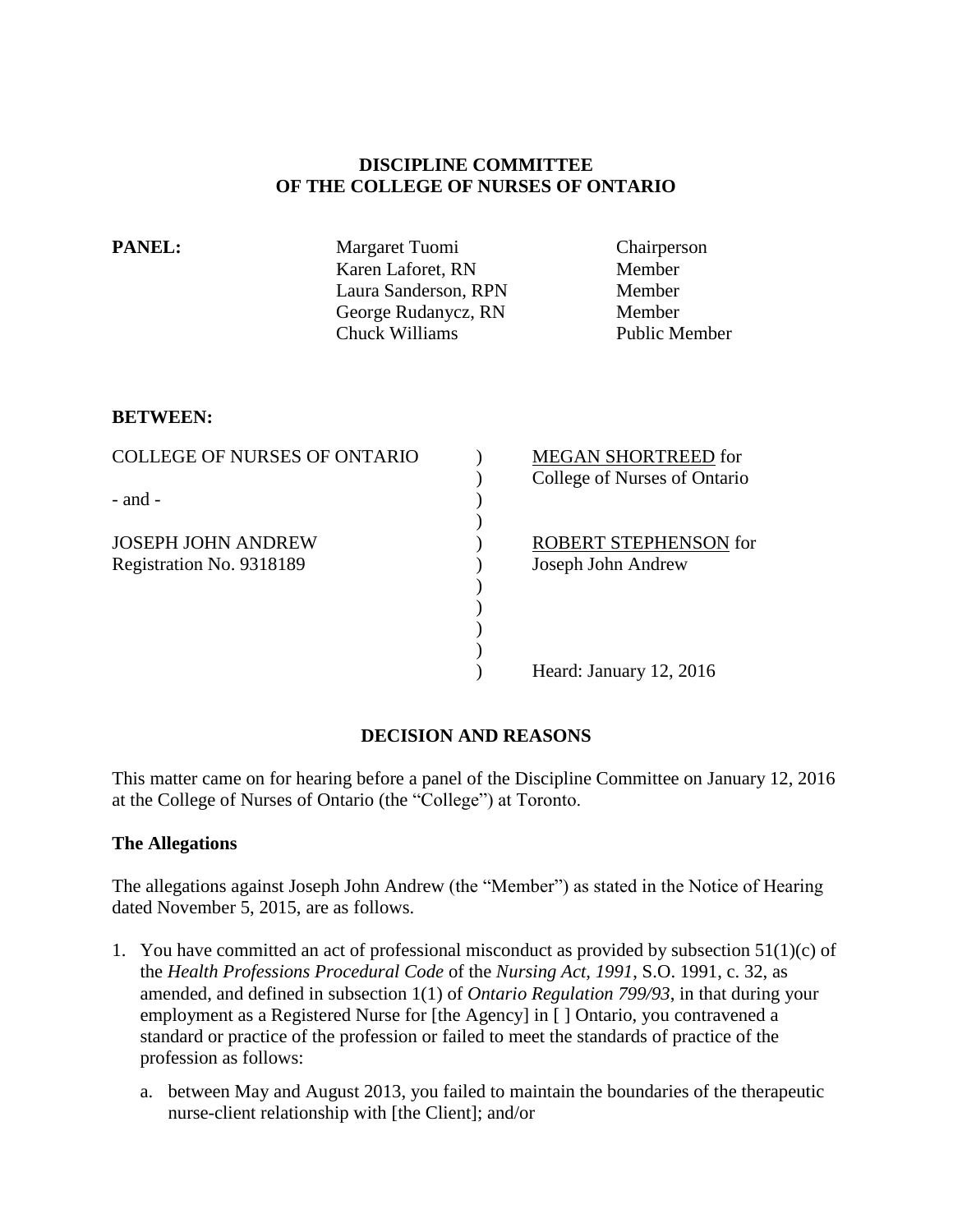- b. between May and August 2013, you made an inappropriate comment to [the Client], stating that "NCP" means "nice cute pussy;" and/or
- c. between May and August 2013, you failed to properly document your interactions, provisions of care and/or treatment interventions with [the Client]; and/or
- d. in August 2013, you improperly removed [the Client]'s chart from her home; and/or
- e. in August 2013, while you knew you were under investigation by your employer and no longer providing nursing services to [the Client], you made entries on [the Client]'s chart that were not noted as late entries; and/or
- 2. You have committed an act of professional misconduct as provided by subsection 51(1)(c) of the *Health Professions Procedural Code* of the *Nursing Act, 1991*, S.O. 1991, c. 32, as amended, and defined in subsection 1(13) of *Ontario Regulation 799/93*, in that during your employment as a Registered Nurse for the Agency in Ontario, you failed to keep records as required, as follows:
	- a. between May and August 2013, you failed to properly document your interactions, provisions of care and/or treatment interventions with [the Client]; and/or
	- b. in August 2013, you improperly removed [the Client]'s chart from her home; and/or
	- c. in August 2013, while you knew you were under investigation by your employer and no longer providing nursing services to [the Client], you made entries on [the Client]'s chart that were not noted as late entries; and/or
- 3. You have committed an act of professional misconduct as provided by subsection 51(1)(c) of the *Health Professions Procedural Code* of the *Nursing Act, 1991*, S.O. 1991, c. 32, as amended, and defined in subsection 1(37) of *Ontario Regulation 799/93*, in that during your employment as a Registered Nurse for the Agency in Ontario, you engaged in conduct or performed an act, relevant to the practice of nursing, that, having regard to all the circumstances, would reasonably be regarded by members as disgraceful, dishonourable or unprofessional, as follows:
	- a. between May and August 2013, you failed to maintain the boundaries of the therapeutic nurse-client relationship with [the Client]; and/or
	- b. between May and August 2013, you made an inappropriate comment to [the Client], stating that "NCP" means "nice cute pussy"; and/or
	- c. between May and August 2013, you failed to properly document your interactions, provisions of care and/or treatment interventions with [the Client]; and/or
	- d. in August 2013, you improperly removed [the Client]'s chart from her home; and/or
	- e. in August 2013, while you knew you were under investigation by your employer and no longer providing nursing services to [the Client], you made entries on [the Client]'s chart that were not noted as late entries.

Counsel for the College advised the panel that the College was not calling any evidence with respect to the allegations set out in paragraphs 1(e), 2(c) and 3(e) of the Notice of Hearing.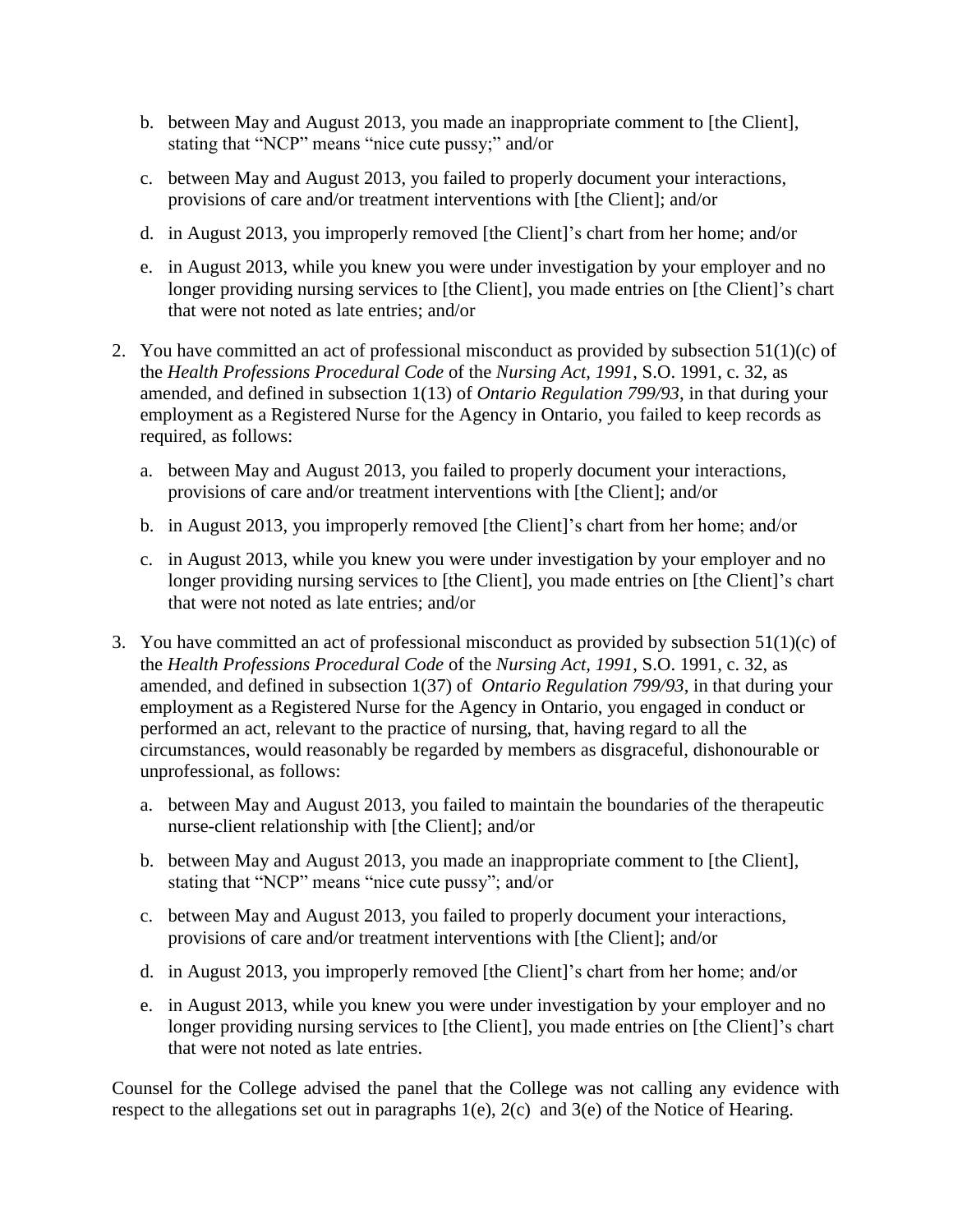### **Member's Plea**

The Member admitted the allegations set out in paragraphs numbered 1(a), (b), (c), (d), 2(a), (b) and  $3(a)$ , (b), (c), (d) in the Notice of Hearing. The panel received a written plea inquiry which was signed by the Member. The panel also conducted an oral plea inquiry and was satisfied that the Member's admission was voluntary, informed and unequivocal.

## **Agreed Statement of Facts**

Counsel for the College advised the panel that agreement had been reached on the facts and introduced an Agreed Statement of Facts which provided as follows:

## **THE MEMBER**

- 1. Joseph John Andrew (the "Member") obtained a diploma in nursing [ ] in 1993. He registered with the College of Nurses of Ontario (the "College") as a Registered Nurse ("RN") on June 9, 1993.
- 2. At the relevant time, the Member was employed as a full-time RN for [the Agency], providing homecare to clients. His employment was terminated on August 15, 2013, as a result of the incidents described below.
- 3. The Member has no history of discipline with the College.

# **THE CLIENT**

- 4. The Client [ ] was referred to [the Agency] by the Community Care Access Centre ("CCAC") for diabetic foot wound care.
- 5. She was initially referred on May 17, 2013 for dressing changes for a foot ulcer. On May 22, 2013, she was admitted to hospital with a 6-week history of progressive left foot ulceration and increased pain, despite a trial of antibiotics and wound care. On June 3, 2013, following three lateral toe amputations on May 29, 2013, CCAC referred her for further foot wound care.
- 6. The Client signed a Consent to Service on May 19, 2013, prepared by the Member. In it, she consented to nursing services for "wound care; PICC line/CADD pump care." The Member completed extensive initial care planning documents, including physician's orders, all of which related to the treatment of the Client's foot wound and were silent as to any assessment or treatment for a rash elsewhere on the Client's body. A history of alcoholism was noted in the Client's record.
- 7. The Member was the primary and only visiting nurse for the Client until August 3, 2013. He provided wound care and dressing services to [the Client] several times per week between May and early August 2013.

# **INCIDENTS RELEVANT TO ALLEGATIONS OF PROFESSIONAL MISCONDUCT**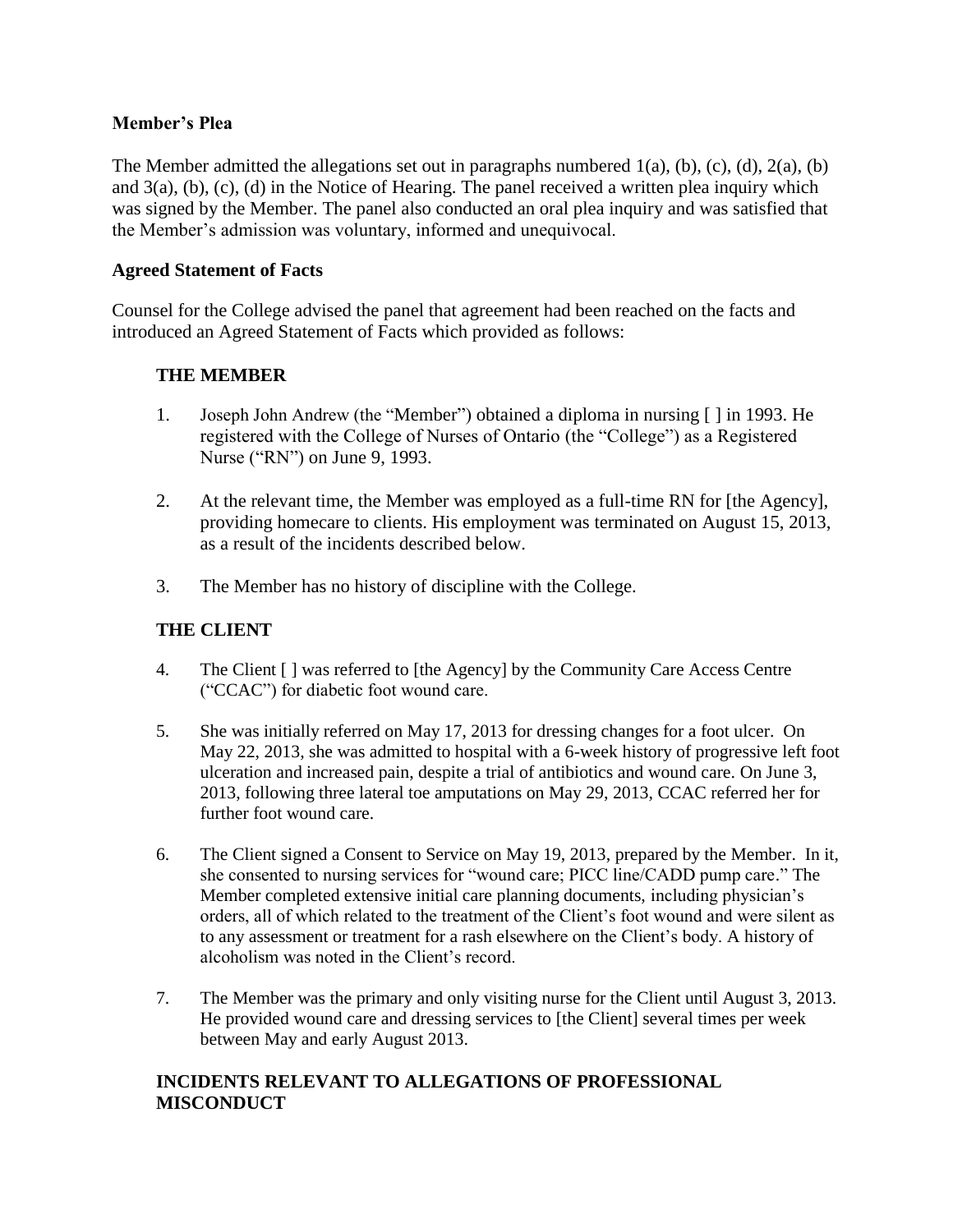- 8. On August 7, 2013, [the Agency] received information from [the Client] about her interaction with the Member, and investigated. During the course of the investigation, the Member admitted that:
	- a. he gave [the Client] his personal cell phone number, contrary to [the Agency]'s policy,
	- b. he had conversations with [the Client] that were not work related,
	- c. he failed to report that [the Client] called the Member's personal call phone many times in the evening,
	- d. he failed to report concerns when [the Client] made sexual comments to him, tried to kiss or hug him, invited him to dinner, and suggested they should live together,
	- e. he gave [the Client] a plant as a birthday gift, and
	- f. he spoke to [the Client] about a personal call with a friend.
- 9. With respect to point (a) above, if the Member were to testify, he would say that he provided the Client with his home phone number for use in emergencies only. This Client was aware of his number because she would not accept calls unless the caller, including the Member, unblocked their phone number. However, the Member acknowledges he could have entered [the Agency]'s general number.
- 10. With respect to point (f) above, the Member took a personal phone call from a friend while performing nursing services for [the Client]. The Client overheard him use the term "NCP". The Client asked what it meant and the Member told her it meant "nice cute pussy". The Member admits that this language was inappropriate to use in the presence of a client, regardless of [the Client] making an inquiry.
- 11. If the Member were to testify, he would say that the Client repeatedly made inappropriate comments and physical advances of a sexual nature toward him. The Member would also state that the Client seemed to call him when she had been drinking. The Member would further say that he gave the Client an orchid flower for her birthday because he felt sorry for her.
- 12. The Member did not document any of the above interactions, or report or seek guidance about them from [the Agency] or CCAC.
- 13. The Member admits that he failed to maintain the boundaries of the therapeutic nurseclient relationship, and in particular, that he failed to follow the principles set out in the *Therapeutic Nurse-Client Relationship* standard, attached, including:
	- a. recognizing that there may be an increased need for vigilance in maintaining professionalism and boundaries when care is provided in a client's home;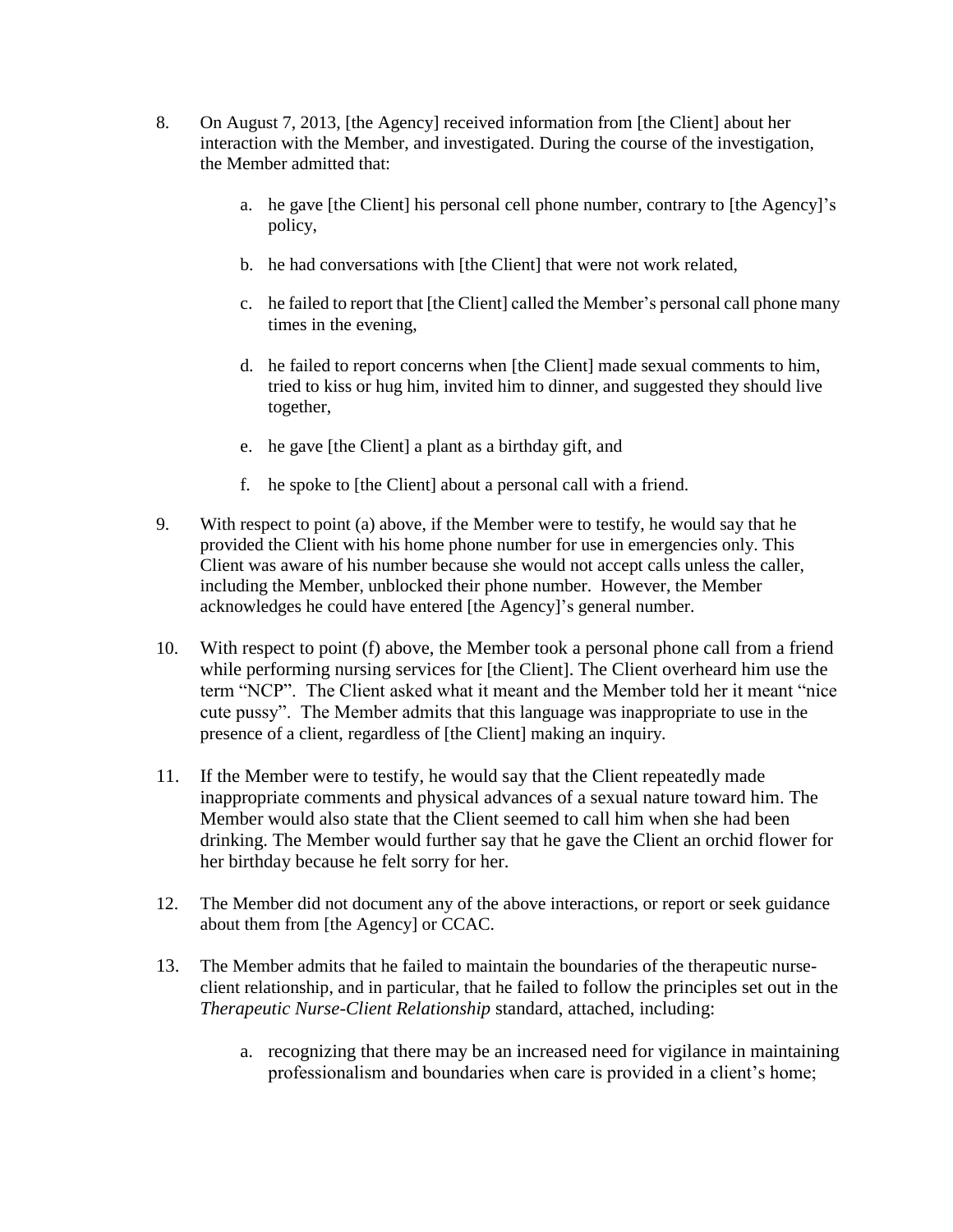- b. abstaining from self-disclosure unless it meets an articulated therapeutic client need;
- c. acknowledging difficulty establishing a therapeutic relationship with a client, and requesting a therapeutic transfer of care when the relationship is not evolving therapeutically;
- d. continually clarifying his role in the therapeutic relationship, especially in situations in which the client was unclear about the boundaries;
- e. consulting with colleagues and/or the manager in a situation in which the Client's behavior crossed the boundary of the therapeutic relationship;
- f. documenting client-specific information in the client's records regarding instances in which it was necessary to consult with a colleague/manager about an uncertain situation;
- g. not engaging in making remarks that may reasonably be perceived by other nurses and/or others to be sexually suggestive; and
- h. giving gifts to clients only as a group of nurses from the agency, after determining that it does not change the dynamics of the therapeutic relationship.
- 14. The Member also told the Agency that, on July 25, 2013, he lifted the Client's breast to assess her rash, and may have applied cream to her body. He made one note in the Client's health record on July 25, 2013 at 16:30, which states, "Client confirms rash is almost all over her body – with Client's consent nurse observed body. Attempted to apply cream but client indicated she will try to do it herself."
- 15. If the Member were to testify, he would say that he examined the Client's entire body, in response to a complaint by the Client that she had a rash all over her body, and did so with the Client's consent. The Member offered to apply cream for her rash but the Client elected to do so herself.
- 16. The Member did not adequately document this care in the Client's chart. The Member did not chart that he assessed the Client's upper body, or that he lifted her breast to assess her rash. The Member did not properly document or report to the CCAC concerns that [the Client] had other health care issues, including his observation that she had a rash and that he examined her upper body, including lifting her breast. His progress note was inadequate for the standard of charting expected when a homecare client requests treatment outside the treatment plan.
- 17. The Member admits that he failed to properly document his interactions with [the Client] in respect of personal calls and comments to him, and that he failed to properly document his provisions of care and/or treatment interventions with [the Client] respecting his assessment and treatment of her rash.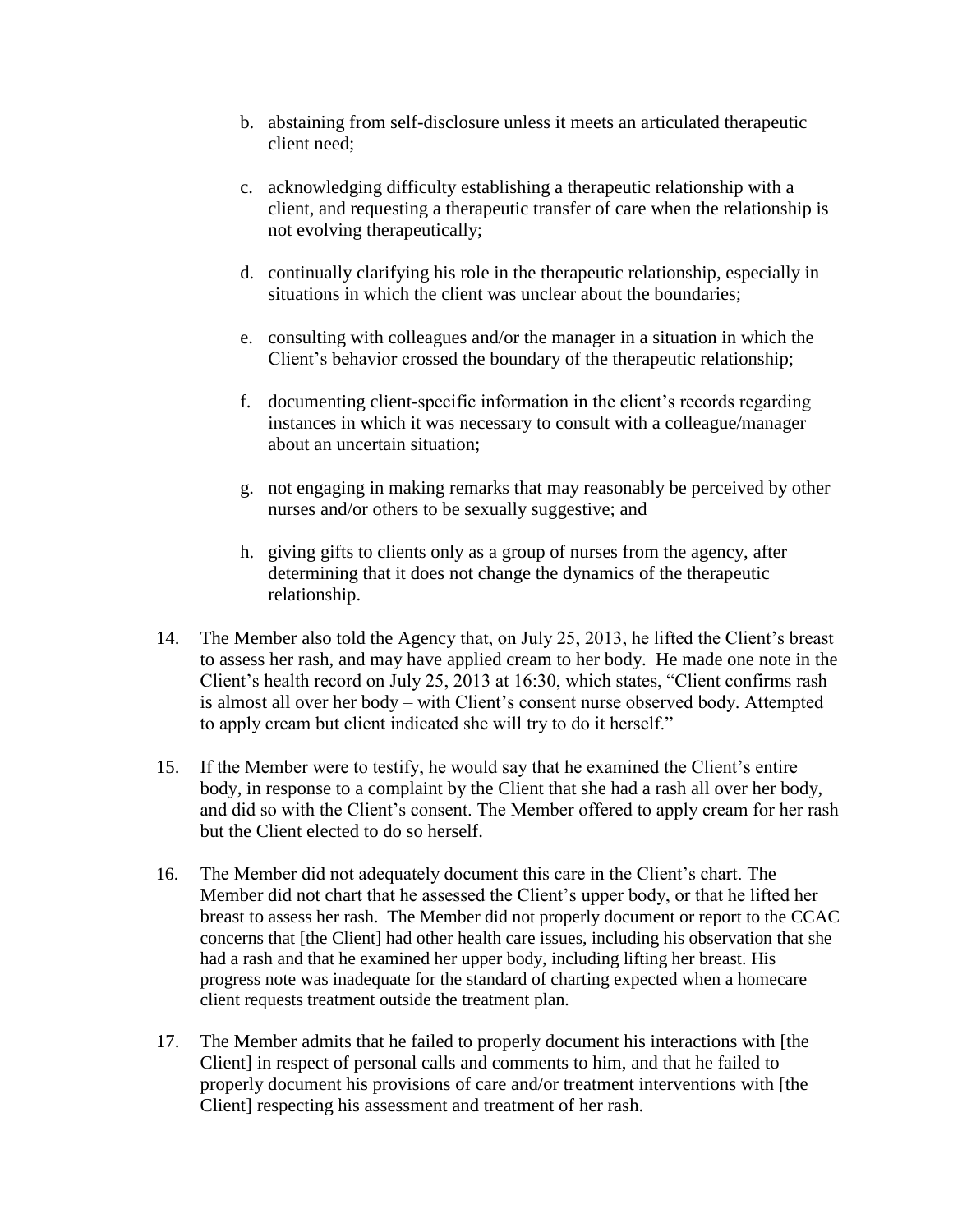- 18. The Member removed the Client's chart from her home on or after his last visit on August 3, 2013, contrary to [the Agency's] policy which specifically required that client charts be maintained in the home for reasons of privacy, security and continuity of care. He did not return the chart until after the investigation was underway, on August 13, 2013. He told [the Agency] that the Client agreed he could remove the chart for documentation to save time and because her home was "not tidy enough", and would repeat these reasons if he were to testify. He also said that he removed the chart from the Client's home for the purpose of "fixing up the chart".
- 19. The Member acknowledges that his removal of the Client's chart from her home was in breach of [the Agency's] policies and improper.

# **ADMISSIONS OF PROFESSIONAL MISCONDUCT**

- 20. The Member admits that he committed the acts of professional misconduct as alleged in paragraphs 1(a), (b), (c) and (d) of the Notice of Hearing, as described in paragraphs 8 to 19 above, in that he contravened a standard of practice of the profession or failed to meet the standards of practice of the profession relating to the therapeutic nurse-client relationship, appropriate communication, documentation and maintenance of health care records.
- 21. The Member admits that he committed the acts of professional misconduct as alleged in paragraphs 2(a) and (b) of the Notice of Hearing, as described in paragraphs 8 to 19 above, in that he failed to keep records as required.
- 22. The Member admits that he committed the acts of professional misconduct as alleged in paragraphs 3(a), (b), (c) and (d) of the Notice of Hearing, and in particular that his conduct was unprofessional, as described in paragraphs 8 to 19 above.

### **Decision**

The panel considered the Agreed Statement of Facts and finds that the facts support findings of professional misconduct. In particular, the panel finds that the Member committed an act of professional misconduct as alleged in paragraphs  $1(a)$ ,  $(b)$ ,  $(c)$ ,  $(d)$ ,  $2(a)$ ,  $(b)$  and  $3(a)$ ,  $(b)$ ,  $(c)$ , and (d) of the Notice of Hearing. The Member failed to maintain a professional therapeutic nurseclient relationship  $(1 \text{ (a) and } 3 \text{ (a)})$ ; made an inappropriate comment to a client  $(1(b), 3(b))$ ; failed to properly document his client's condition and treatment, and client comments and behaviour  $(1(c),2(a))$ , and  $3(c)$ ). The Member removed the client's medical chart from the client's home against agency policy and the standards of practice of the profession  $(1(d), 2(b),$  and  $3(d))$ .

As to allegations  $1(e)$ ,  $2(c)$  and  $3(e)$ , College Counsel advised that she was not calling any evidence in respect of these allegations. Accordingly, the panel dismisses allegations 1(e), 2(c) and 3(e) in the Notice of Hearing.

### **Reasons for Decision**

All allegations other than 1(e), 2(c) and 3 (e) were supported by the Agreed Statement of Facts.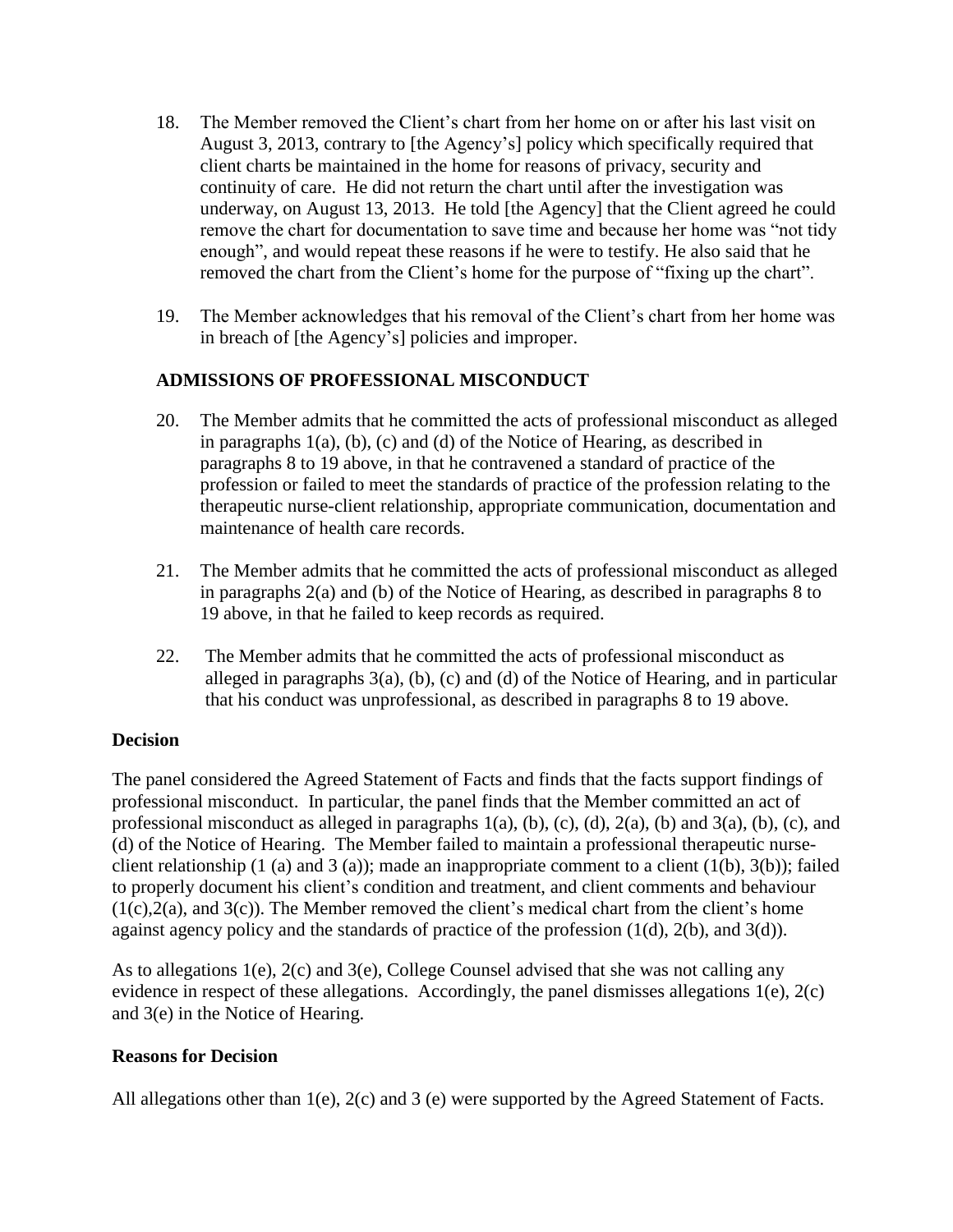As to allegations 3 (a), (b), (c) and (d), the panel found the Member's actions to be unprofessional as they showed a disregard to his professional boundaries in regards to the therapeutic nurse-client relationship.

## **Penalty**

The parties submitted jointly that the panel should make an order that requires as follows.

- 1. The Member to appear before the Panel to be reprimanded within three months of the date that this Order becomes final.
- 2. The Executive Director to suspend the Member's certificate of registration for two months. This suspension shall take effect from the date that this Order becomes final and shall continue to run without interruption as long as the Member remains in the practising class.
- 3. The Executive Director to impose the following terms, conditions and limitations on the Member's certificate of registration:
	- a) The Member will attend two meetings with a Nursing Expert (the "Expert"), at his own expense and within six months from the date that this Order becomes final. To comply, the Member is required to ensure that:
		- i. The Expert has expertise in nursing regulation and has been approved by the Director of Professional Conduct (the "Director") in advance of the meetings;
		- ii. At least seven days before the first meeting, the Member provides the Expert with a copy of:
			- 1. the Panel's Order,
			- 2. the Notice of Hearing,
			- 3. the Agreed Statement of Facts,
			- 4. this Joint Submission on Order, and
			- 5. if available, a copy of the Panel's Decision and Reasons;
		- iii. Before the first meeting, the Member reviews the following College publications and completes the associated Reflective Questionnaires, online learning modules and online participation forms (where applicable):
			- 1. *Professional Standards*,
			- 2. *Documentation*,
			- 3. *Therapeutic Nurse-Client Relationship*;
		- iv. Before the first meeting, the Member reviews and completes the College's self-directed learning package, *One is One Too Many*, at his own expense, including the self-directed *Nurses' Workbook*;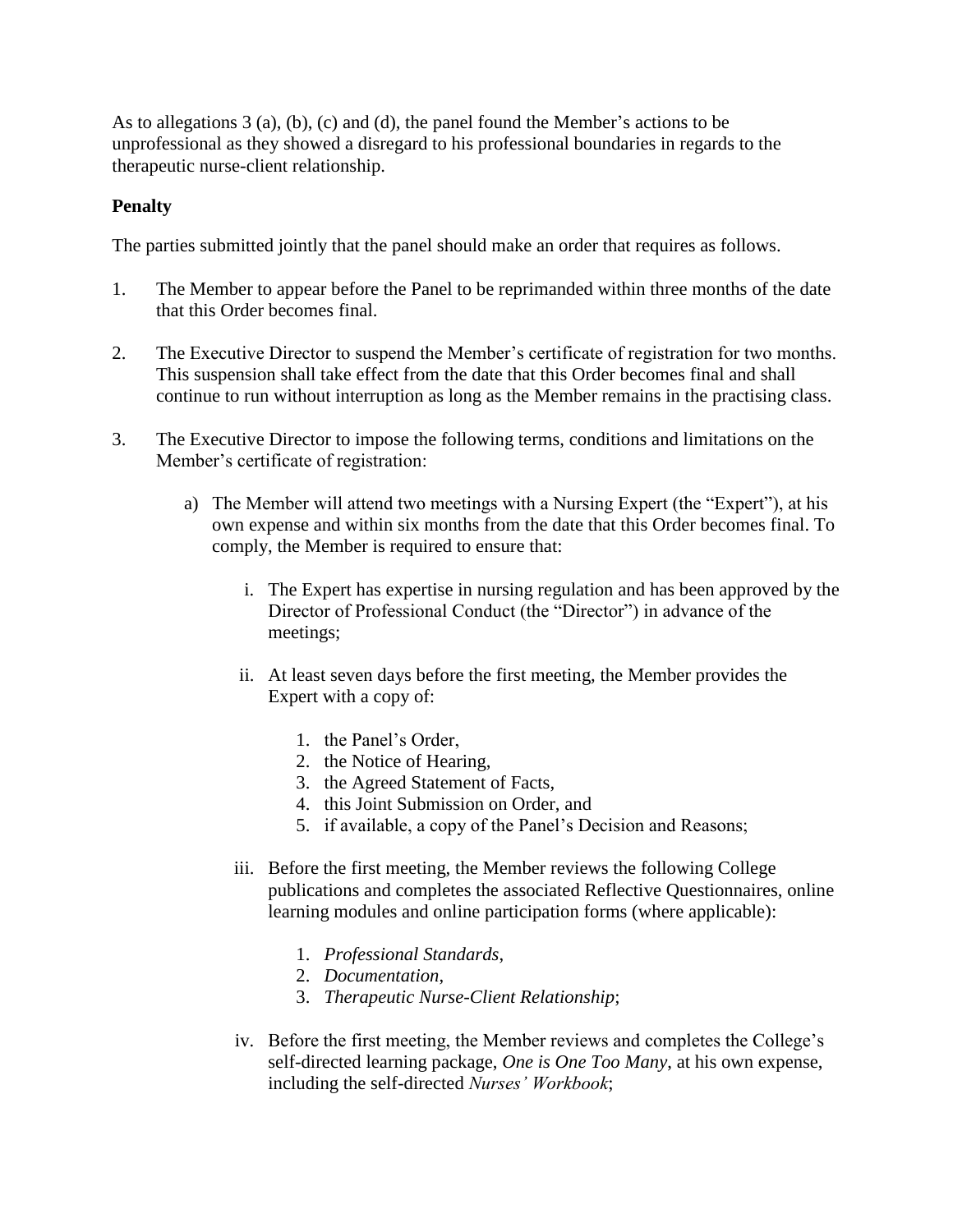- v. At least seven days before the first meeting, the Member provides the Expert with a copy of the completed Reflective Questionnaires, online participation forms and Nurses' Workbook;
- vi. The subject of the sessions with the Expert will include:
	- 1. the acts or omissions for which the Member was found to have committed professional misconduct,
	- 2. the potential consequences of the misconduct to the Member's clients, colleagues, profession and self,
	- 3. strategies for preventing the misconduct from recurring,
	- 4. the publications, questionnaires and modules set out above, and
	- 5. the development of a learning plan in collaboration with the Expert;
- vii. Within 30 days after the Member has completed the last session, the Member will confirm that the Expert forwards his/her report to the Director, in which the Expert will confirm:
	- 1. the dates the Member attended the sessions,
	- 2. that the Expert received the required documents from the Member,
	- 3. that the Expert reviewed the required documents and subjects with the Member, and
	- 4. the Expert's assessment of the Member's insight into his behaviour;
- viii. If the Member does not comply with any one or more of the requirements above, the Expert may cancel any session scheduled, even if that results in the Member breaching a term, condition or limitation on his certificate of registration;
- b) For a period of 18 months from the date the Member returns to the practice of nursing, the Member will notify his employers of the decision. To comply, the Member is required to:
	- i. Ensure that the Director is notified of the name, address, and telephone number of all employer(s) within 14 days of commencing or resuming employment in any nursing position;
	- ii. Provide his employer(s) with a copy of:
		- 1. the Panel's Order,
		- 2. the Notice of Hearing,
		- 3. the Agreed Statement of Facts,
		- 4. this Joint Submission on Order, and
		- 5. a copy of the Panel's Decision and Reasons, once available;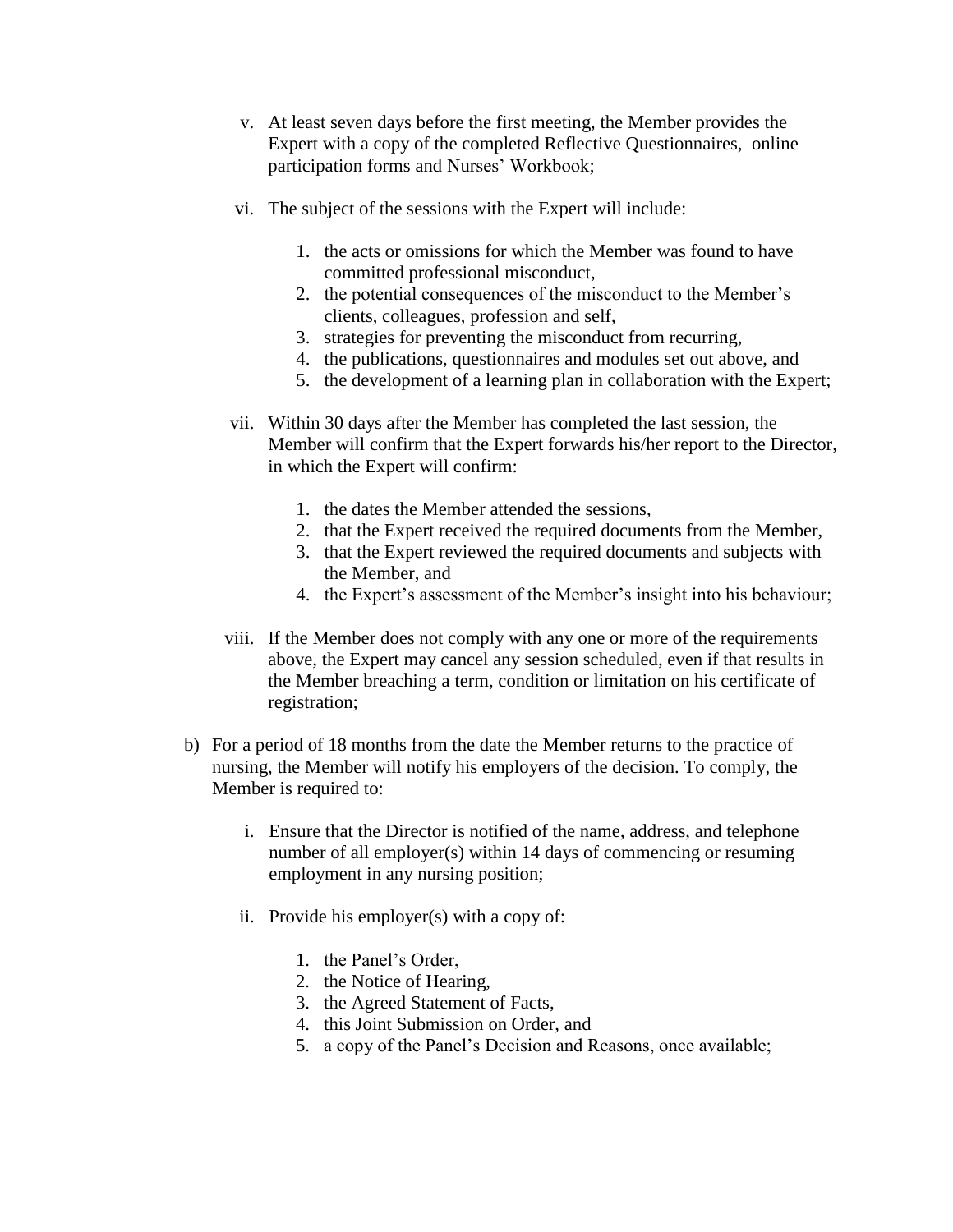- iii. Ensure that within 14 days of the commencement or resumption of the Member's employment in any nursing position, the employer(s) forward(s) a report to the Director, in which it will confirm:
	- 1. that they received a copy of the required documents, and
	- 2. that they agree to notify the Director immediately upon receipt of any information that the Member has breached the standards of practice of the profession; and
- 4. All documents delivered by the Member to the College, the Expert or the employer(s) will be delivered by verifiable method, the proof of which the Member will retain.

### **Penalty Submissions**

College Counsel submitted, and both parties agreed, that the mitigating factors were:

- 1. This was the Member's first time before the College.
- 2. There was only one client involved.
- 3. The Member admitted misconduct to the College and to his employer.
- 4. The Member had a long unblemished career.

The aggravating factors were:

- 1. The Member committed a series of errors in judgment.
- 2. The Member did not report, document, or seek guidance while experiencing a difficult nurse-client relationship.
- 3. The Member made an inappropriate comment.
- 4. The Member removed the client's chart/record, from the client's home, contravening the agency's policy.

College Counsel stated that the proposed penalty provides specific deterrence to the Member with a two-month suspension of the Member's certificate and an oral reprimand.

The two-month suspension also provides a general deterrent to the profession and shows that this type of boundary violation will not be tolerated.

The terms, conditions, and limitations on the Member's certificate provide the opportunity to focus on rehabilitation, remediation, and a return to the nursing profession.

The Member's Counsel concurred with the comments of the College Counsel.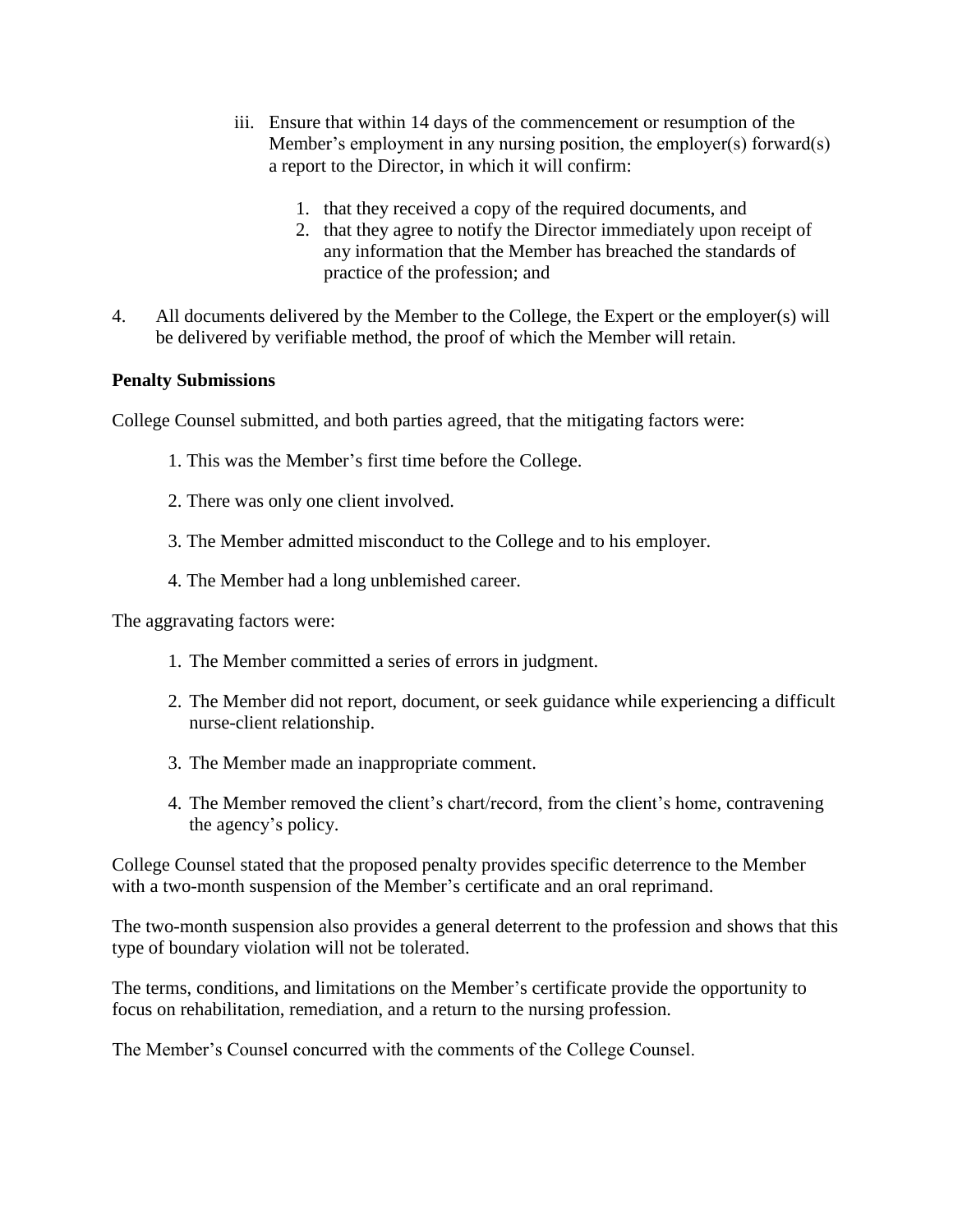### **Penalty Decision**

In view of the facts and admissions set out in the Agreed Statement of Facts and the findings of professional misconduct, the panel accepts the joint submission as to order and accordingly orders that:

- 1. the Member shall appear before the Panel to be reprimanded within three months of the date that this Order becomes final.
- 2. the Executive Director is directed to suspend the Member's certificate of registration for two months. This suspension shall take effect from the date that this Order becomes final and shall continue to run without interruption as long as the Member remains in the practising class.
- 3. the Executive Director is directed to impose the following terms, conditions and limitations on the Member's certificate of registration:
	- a) The Member will attend two meetings with a Nursing Expert (the "Expert"), at his own expense and within six months from the date that this Order becomes final. To comply, the Member is required to ensure that:
		- i. The Expert has expertise in nursing regulation and has been approved by the Director of Professional Conduct (the "Director") in advance of the meetings;
		- ii. At least seven days before the first meeting, the Member provides the Expert with a copy of:
			- 1. the Panel's Order,
			- 2. the Notice of Hearing,
			- 3. the Agreed Statement of Facts,
			- 4. the Joint Submission on Order, and
			- 5. if available, a copy of the Panel's Decision and Reasons;
		- iii. Before the first meeting, the Member reviews the following College publications and completes the associated Reflective Questionnaires, online learning modules and online participation forms (where applicable):
			- 1. *Professional Standards*,
			- 2. *Documentation*,
			- 3. *Therapeutic Nurse-Client Relationship*;
		- iv. Before the first meeting, the Member reviews and completes the College's self-directed learning package, *One is One Too Many*, at his own expense, including the self-directed *Nurses' Workbook*;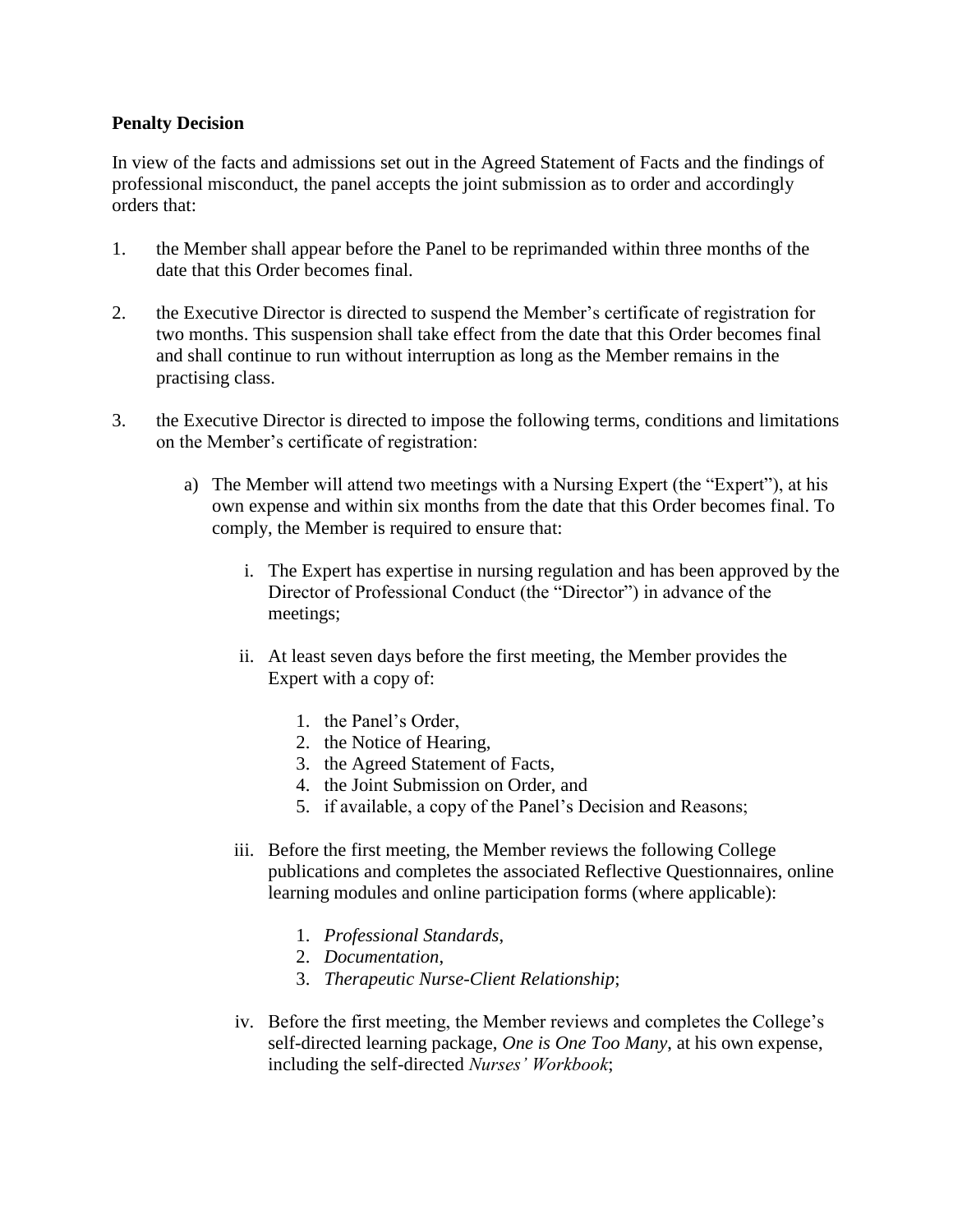- v. At least seven days before the first meeting, the Member provides the Expert with a copy of the completed Reflective Questionnaires, online participation forms and *Nurses' Workbook*;
- vi. The subject of the sessions with the Expert will include:
	- 1. the acts or omissions for which the Member was found to have committed professional misconduct,
	- 2. the potential consequences of the misconduct to the Member's clients, colleagues, profession and self,
	- 3. strategies for preventing the misconduct from recurring,
	- 4. the publications, questionnaires and modules set out above, and
	- 5. the development of a learning plan in collaboration with the Expert;
- vii. Within 30 days after the Member has completed the last session, the Member will confirm that the Expert forwards his/her report to the Director, in which the Expert will confirm:
	- 1. the dates the Member attended the sessions,
	- 2. that the Expert received the required documents from the Member,
	- 3. that the Expert reviewed the required documents and subjects with the Member, and
	- 4. the Expert's assessment of the Member's insight into his behaviour;
- viii. If the Member does not comply with any one or more of the requirements above, the Expert may cancel any session scheduled, even if that results in the Member breaching a term, condition or limitation on his certificate of registration;
- b) For a period of 18 months from the date the Member returns to the practice of nursing, the Member will notify his employers of the decision. To comply, the Member is required to:
	- i. Ensure that the Director is notified of the name, address, and telephone number of all employer(s) within 14 days of commencing or resuming employment in any nursing position;
	- ii. Provide his employer(s) with a copy of:
		- 1. the Panel's Order,
		- 2. the Notice of Hearing,
		- 3. the Agreed Statement of Facts,
		- 4. the Joint Submission on Order, and
		- 5. a copy of the Panel's Decision and Reasons, once available;